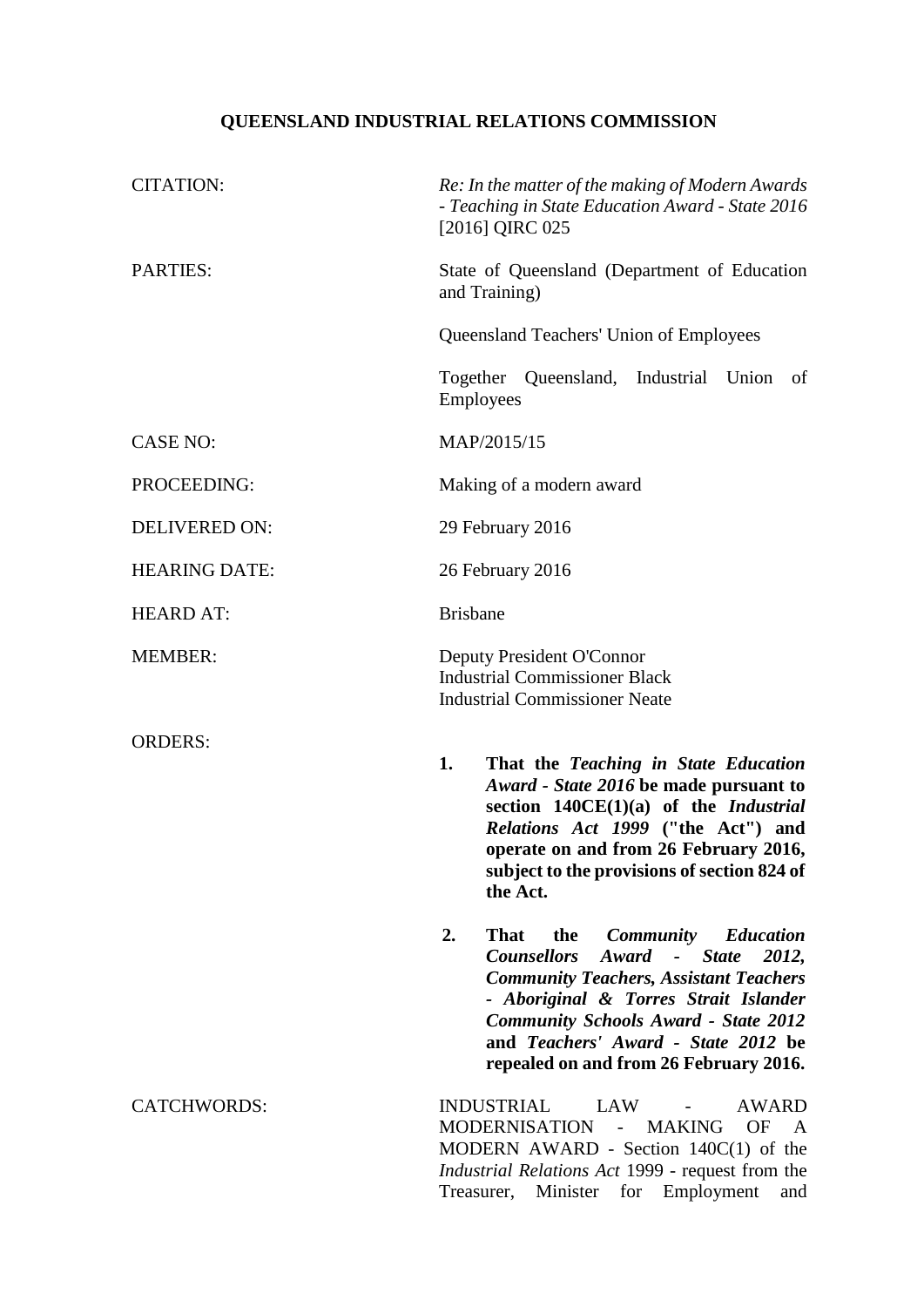|                     | Industrial Relations and Minister for Aboriginal<br>and Torres Strait Islander Partnerships - Teaching<br>in State Education Award - State 2016 - Modern<br>Award made. |
|---------------------|-------------------------------------------------------------------------------------------------------------------------------------------------------------------------|
| CASES:              | <i>Industrial Relations Act 1999, Chapter 5, Part 8,</i><br>Division 2, ss 140BB, 140C(1), 140CE(1)(a), 824                                                             |
| <b>APPEARANCES:</b> | Ms M. Creighton and Mr A. Thompson for the<br>State of Queensland (Department of Education<br>and Training)                                                             |

Ms T. Edmonds of the Queensland Teachers' Union of Employees

Mr R. Rule of Together Queensland, Industrial Union of Employees

## **Reasons for Decision**

- [1] The Queensland Industrial Relations Commission ("the Commission") recommenced the award modernisation process following the passing of amendments to the *Industrial Relations Act 1999* ("the Act") and the issuing of a variation to the existing Ministerial Request ("the Consolidated Request") on 17 July 2015.
- [2] Section 140BB of the Act sets out the Commission's Award Modernisation functions, as follows:

## "**140BB Commission's award modernisation function**

- (1) The functions of the commission include carrying out a process (*award modernisation process*) to reform and modernise pre-modernisation awards.
- (2) In performing its functions under this part, the commission must have regard to the following factors -
	- (a) promoting the creation of jobs, high levels of productivity, low inflation, high levels of employment and labour force participation, national and international competitiveness, the development of skills and a fair labour market;
	- (b) the need to help prevent and eliminate discrimination in employment;
	- (c) protecting the position in the labour market of young people, employees engaged as apprentices or trainees and employees with a disability;
	- (d) the needs of low-paid employees;
	- (e) the need to promote the principle of equal remuneration for work of equal value;
	- (f) the need to help employees balance their work and family responsibilities effectively and to improve retention and participation of employees in the workforce;
	- (g) the safety, health and welfare of employees;